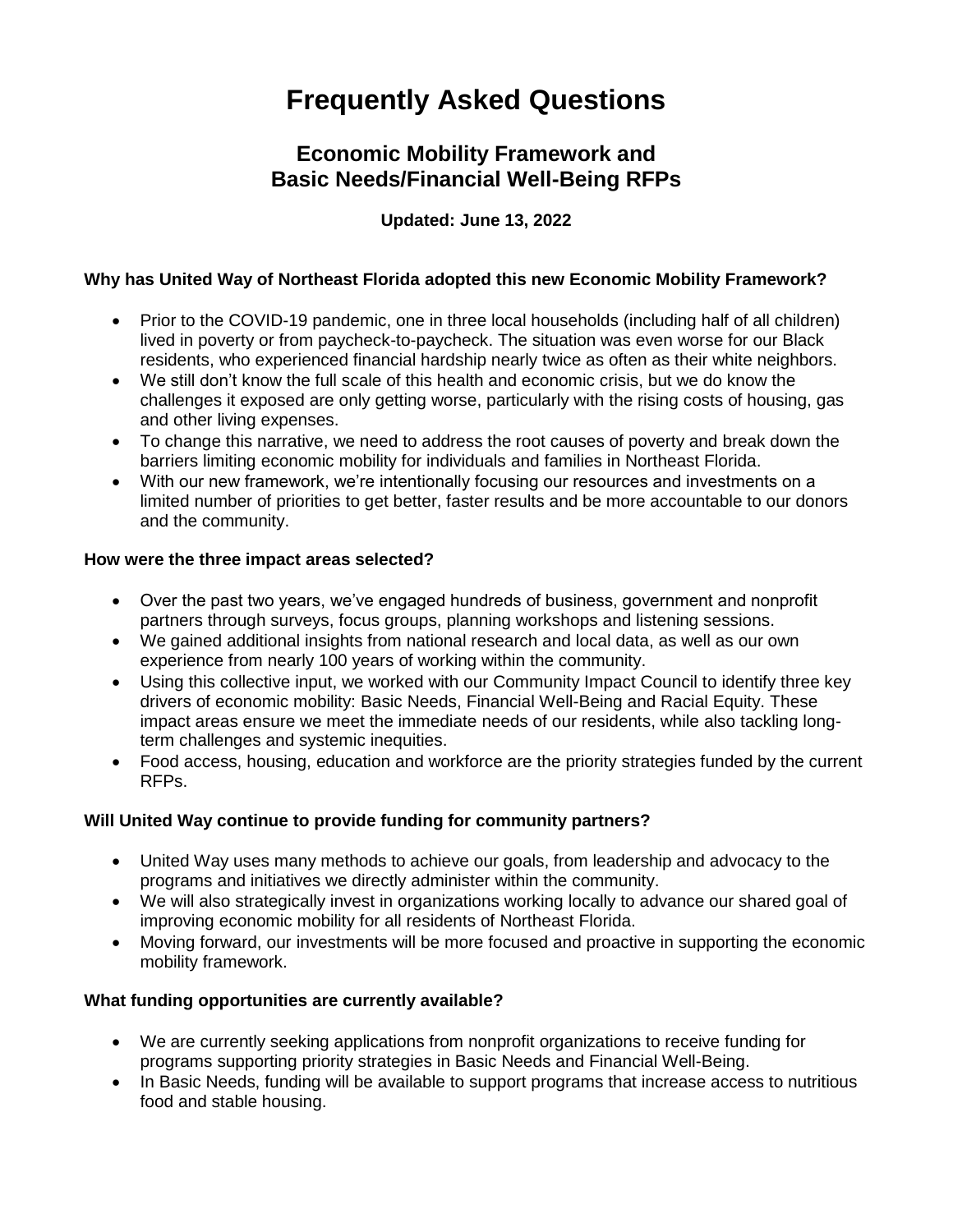• In Financial Well-Being, funding will be available to support programs that address barriers to academic success and provide job/skills training and job-seeking support.

## **How will you measure your success?**

- We worked with subject matter experts to develop a set of priority strategies and targeted indicators for each impact area, identifying the strongest opportunities to move the needle on our community challenges in a meaningful way.
- All of our activities will support these strategies and we'll use the indicators to monitor and measure our progress by 2025.
- A system of accountability will be implemented for all funded programs. Every program will be responsible for submitting output and outcome descriptions, targets and background notes before the start of the funding year.
- As the year progresses, agencies will provide a mid-year and end of year report. We will evaluate agency results against baseline numbers for the targeted indicators and provide feedback accordingly to ensure compliance with our strategic plan and its focus areas.

## **What if my program doesn't serve the specific population or geography outlined in the targeted indicators?**

- If your program supports the priority strategy (i.e., access to food, job-seeking support, etc.), we encourage you to apply for funding.
- Because the targeted indicators address a subset of the population or geography with the highest risk/greatest need, bonus points will be given to programs that specifically align with these indicators.
- No points will be deducted for programs that serve a broader population or geography.

## **Can my agency apply for multiple funding opportunities?**

- Agencies may submit applications for funding opportunities in both Basic Needs and Financial Well-Being, but may only submit one application per impact area.
- If an agency applies for funding opportunities in both impact areas, it could be awarded none, one or both. Each application will be evaluated separately.

## **How should my agency decide which funding opportunity to pursue?**

 Agencies should seek funding for the programs in which they believe they can drive the greatest results.

## **How much funding will be available through the community investment process?**

- A total of \$4.5 million will be available during this funding cycle.
- Applicants must request a minimum of \$25,000.
- There is no cap on the maximum request amount, as long as it doesn't exceed 50% of the program's operating budget.

## **Will United Way use any of the \$20 million it received from the MacKenzie Scott Foundation to support these funding opportunities?**

- The MacKenzie Scott grant will not be used to directly support these funding opportunities, but it has played a major role in our ability to provide community investments.
- Receiving the \$20 million grant in December 2020 provided us with financial security and stability at a time in which many organizations were facing tremendous uncertainty.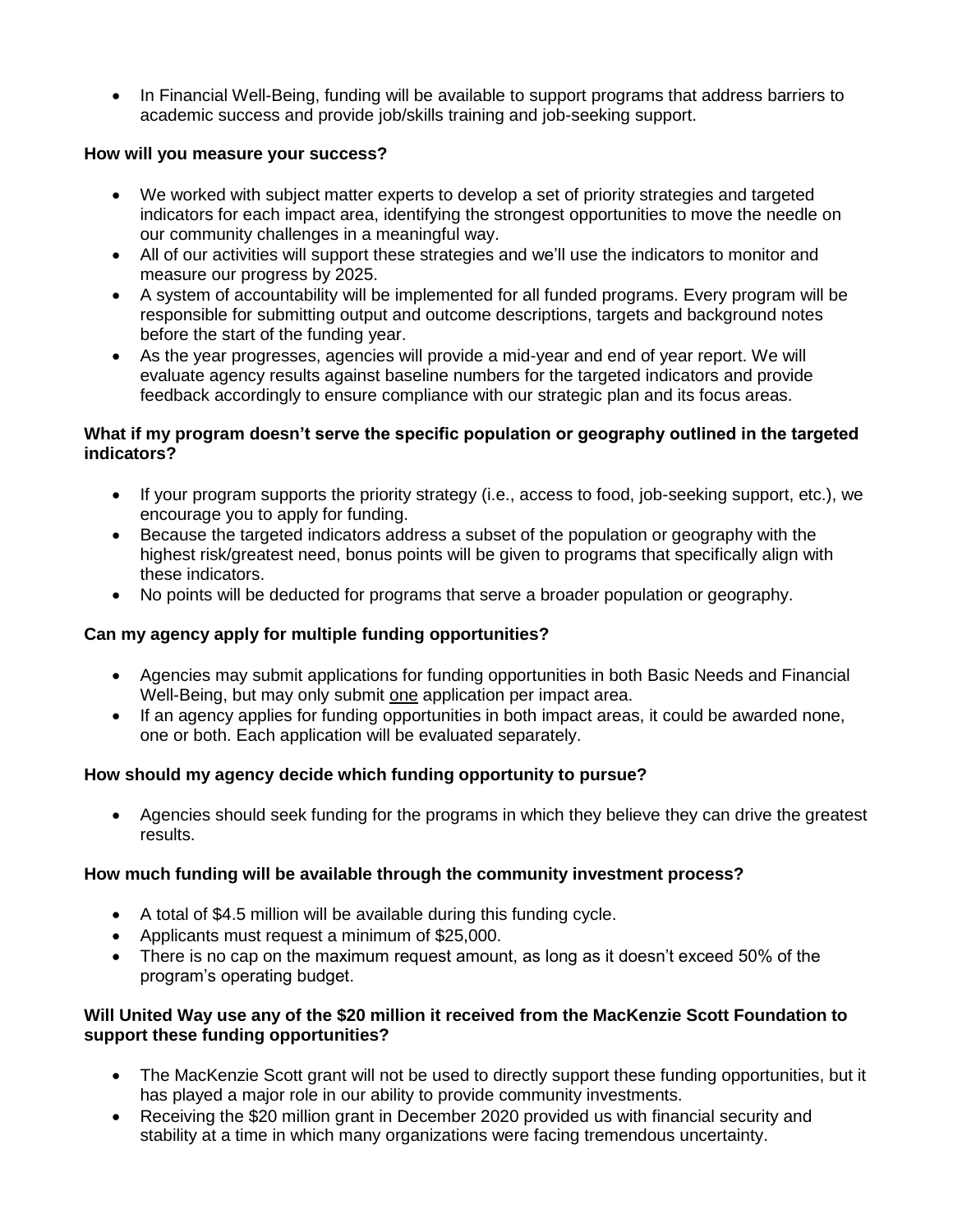- This allowed us to extend our 2018 grant cycle (which was scheduled to end in 2020) for two additional years, ensuring our partners could continue providing critical services during a time of great community need.
- The grant also encouraged us to think differently about our work and consider how to deploy those dollars within our community in a bold, transformative way.

## **When will the new funding cycle begin?**

- Current funding opportunities opened to all eligible human service agencies on June 1, 2022, and close June 22, 2022.
- Contracts for programs funded through this process will begin on October 1, 2022 for a two-year funding term.

#### **If my program is currently funded by United Way, will any supplemental funding be provided between June and October?**

- Our previous funding cycle (which began in 2018) ends on June 30, 2022.
- Any partners funded during the previous cycle are encouraged to apply for the new funding opportunities (provided their programs are aligned with the economic mobility framework), but there is no guarantee that funding will again be awarded.
- As such, no additional funding will be provided between the close of the previous grant cycle and the start of the new one.

## **How will funding decisions be made?**

- All eligible applications will be reviewed and scored by a team of community experts and select United Way staff.
- Specific funding criteria can be found within the individual Basic Needs and Financial Well-Being RFPs.
- For the best results, we encourage applicants to clearly demonstrate the connection of their proposed programs to our priority strategies and targeted indicators within the economic mobility framework.

## **What if my program is no longer eligible for funding?**

- We recognize that this may be a difficult process for previously funded organizations whose work is no longer aligned with our strategic framework.
- While we greatly value the contributions of past and present partners, a more intentional investment strategy is required to achieve the change our community needs.

## **Will additional funding opportunities be available?**

- In an effort to be more responsive and agile in addressing emerging community needs, funding will not be limited to this opportunity alone.
- Rather than limiting funding opportunities to once every two or more years, we will release them as needs and opportunities arise.
- Later this year, we anticipate announcing funding opportunities associated with the Racial Equity impact area, and additional funding announcements are expected to follow.

## **Where do you list the primary contact for the application?**

• On the Agency Profile page.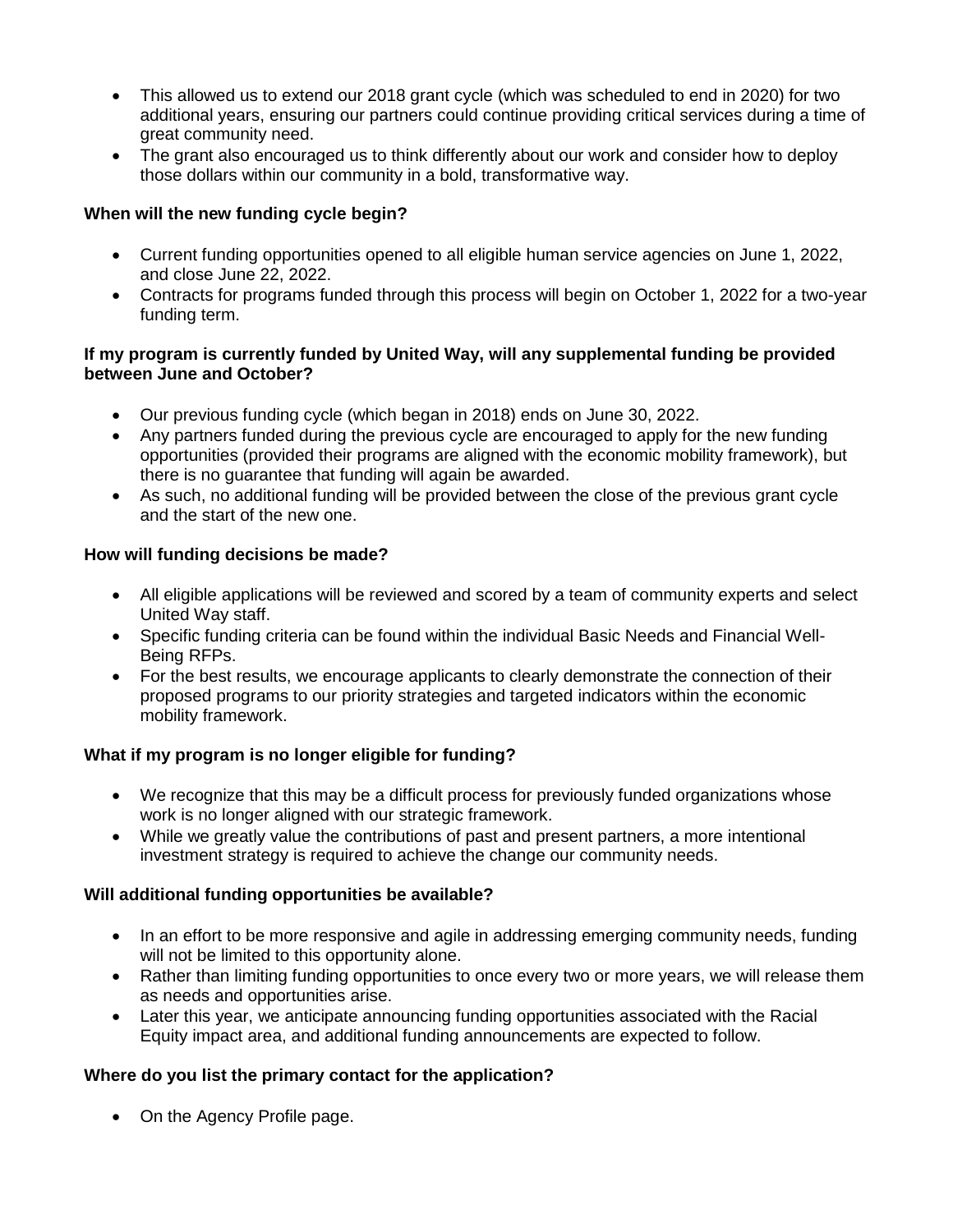## **Can an agency have multiple individuals that can access the same agency profile?**

 Yes, multiple staff members may have access to the Agency Profile; however, all staff members must use the same login information to ensure they are working on the same application.

#### **If our program provides services in Duval County, however, the clients served are also from three other service area counties, how is this indicated on the application?**

 We want to know where your clients live, as a percentage by county. If you have clients living in other counties, you can note that in the "Percent of Counties Served" section.

#### **Can you provide additional detail regarding what are considered indirect costs for this grant that cannot exceed 10%?**

 The indirect costs limit is set at 10% of total program costs and covers "back office" items, including human resources, office supplies, rent, etc.

#### **What are the reporting dates for program outcomes?**

 United Way will provide bi-annual reporting documents. The first reporting period is from October 1, 2022 through March 31, 2023. Reports are typically due within 30 days of the end of the reporting period. The End of Year report will cover services provided between April 1, 2023 and September 31, 2023.

#### **What will agencies be required to report on?**

 Reporting requirements for each funding area are outlined within each RFP. These reporting requirements will be discussed in detail during a series of funding meetings in October 2022. The outcomes listed in the RFP are examples of the data we are seeking from our funded partners.

#### **Many food-insecure families are struggling financially. If we are completing the funding application for the priority strategy of food access, are we allowed to include client emergency financial assistance in the budget, making it more of a wraparound model of services?**

• It is expected that agencies will budget for all items that fit their intervention strategy to ensure that their clients are successful in achieving the program's goals.

#### **Could you please clarify "Management Letter?"**

 Management letters usually identify where internal financial controls need to be improved, and the auditor feels the need to address this with the Board of the agency.

#### **Is there an alternative to the audits or are the audited financials mandatory?**

- The RFP outlines the necessary financial documents needed based on the agency's annual revenue.
- Not all agencies are required to conduct audits and the RFP outlines what can be submitted in place of the audit.